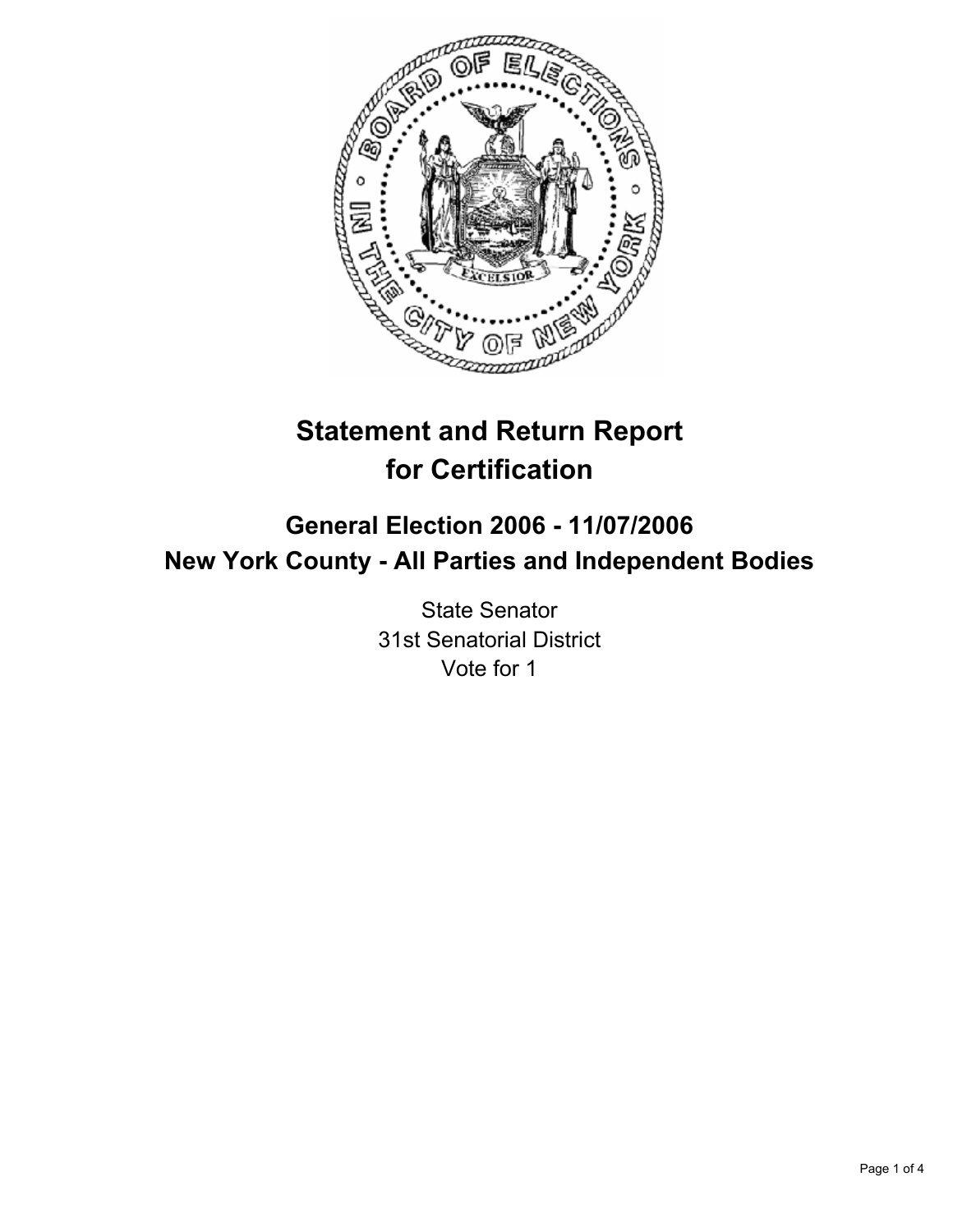

# **Assembly District 67**

| PUBLIC COUNTER                       | 10,169 |
|--------------------------------------|--------|
| <b>EMERGENCY</b>                     | 3      |
| ABSENTEE/MILITARY                    | 435    |
| AFFIDAVIT                            | 321    |
| <b>Total Ballots</b>                 | 11,115 |
| STYLO A SAPASKIS (REPUBLICAN)        | 918    |
| ERIC SCHNEIDERMAN (DEMOCRATIC)       | 7,992  |
| ERIC SCHNEIDERMAN (WORKING FAMILIES) | 1,180  |
| <b>Total Votes</b>                   | 10,090 |
| Unrecorded                           | 1.025  |

#### **Assembly District 69**

| PUBLIC COUNTER                       | 10,114 |  |
|--------------------------------------|--------|--|
| <b>EMERGENCY</b>                     | 0      |  |
| ABSENTEE/MILITARY                    | 286    |  |
| AFFIDAVIT                            | 289    |  |
| <b>Total Ballots</b>                 | 10,880 |  |
| STYLO A SAPASKIS (REPUBLICAN)        | 577    |  |
| ERIC SCHNEIDERMAN (DEMOCRATIC)       | 7,585  |  |
| ERIC SCHNEIDERMAN (WORKING FAMILIES) | 1,636  |  |
| <b>Total Votes</b>                   | 9,798  |  |
| Unrecorded                           | 1.082  |  |

#### **Assembly District 70**

| <b>PUBLIC COUNTER</b>                | 2,826 |
|--------------------------------------|-------|
| <b>EMERGENCY</b>                     |       |
| ABSENTEE/MILITARY                    | 25    |
| AFFIDAVIT                            | 73    |
| <b>Total Ballots</b>                 | 2,938 |
| STYLO A SAPASKIS (REPUBLICAN)        | 99    |
| ERIC SCHNEIDERMAN (DEMOCRATIC)       | 1,888 |
| ERIC SCHNEIDERMAN (WORKING FAMILIES) | 157   |
| CHARLES BARRON (WRITE-IN)            |       |
| <b>Total Votes</b>                   | 2,145 |
| Unrecorded                           | 793   |

## **Assembly District 71**

| <b>PUBLIC COUNTER</b>                | 15,034 |
|--------------------------------------|--------|
| <b>EMERGENCY</b>                     | 27     |
| ABSENTEE/MILITARY                    | 326    |
| AFFIDAVIT                            | 476    |
| <b>Total Ballots</b>                 | 15,997 |
| STYLO A SAPASKIS (REPUBLICAN)        | 984    |
| ERIC SCHNEIDERMAN (DEMOCRATIC)       | 10,514 |
| ERIC SCHNEIDERMAN (WORKING FAMILIES) | 1.237  |
| HILLARY RODHAM CLINTON (WRITE-IN)    |        |
| <b>Total Votes</b>                   | 12,736 |
| Unrecorded                           | 3.261  |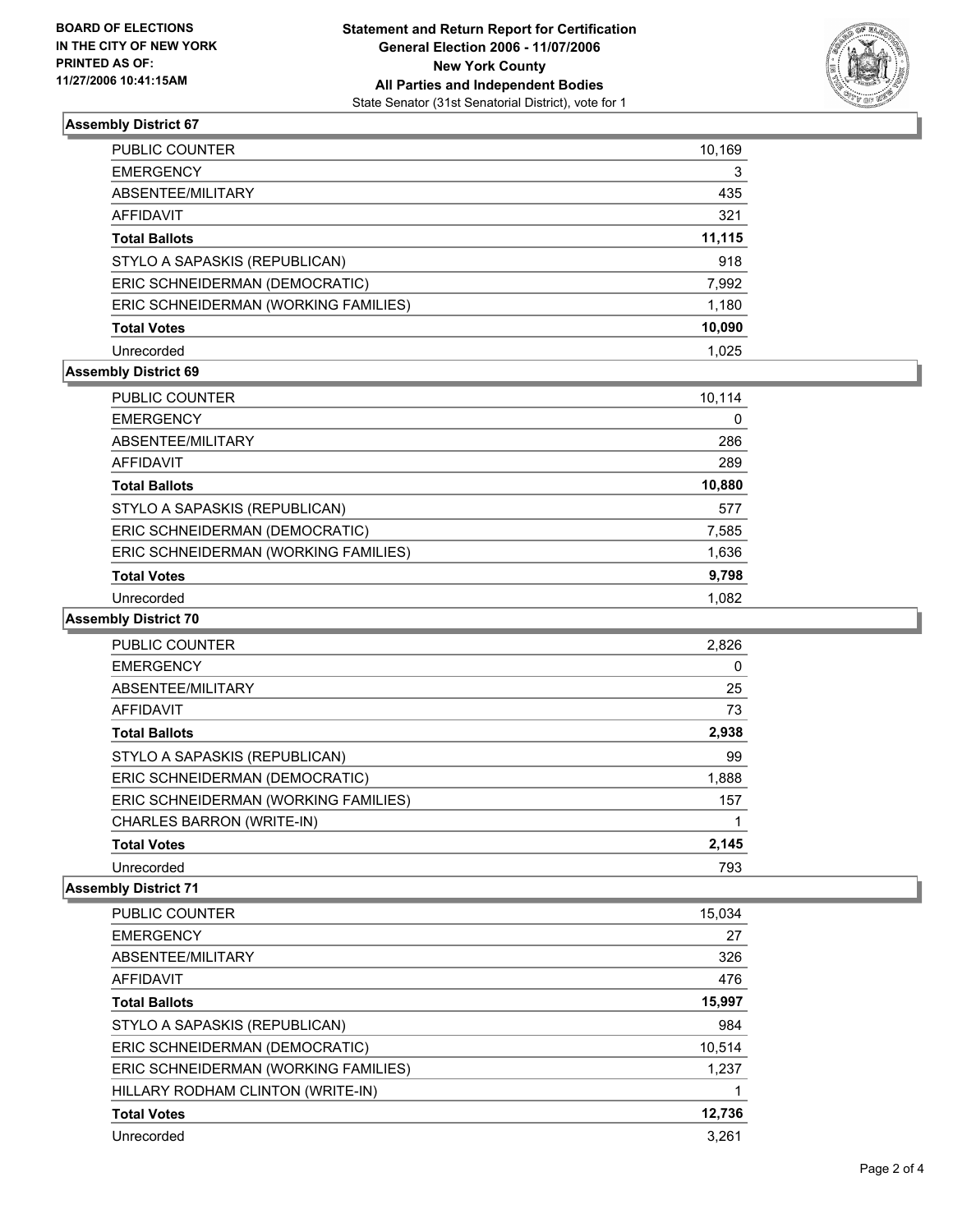

# **Assembly District 72**

| PUBLIC COUNTER                       | 17,881 |
|--------------------------------------|--------|
| <b>EMERGENCY</b>                     |        |
| ABSENTEE/MILITARY                    | 125    |
| AFFIDAVIT                            | 436    |
| <b>Total Ballots</b>                 | 18,546 |
| STYLO A SAPASKIS (REPUBLICAN)        | 787    |
| ERIC SCHNEIDERMAN (DEMOCRATIC)       | 11,172 |
| ERIC SCHNEIDERMAN (WORKING FAMILIES) | 674    |
| <b>Total Votes</b>                   | 12,633 |
| Unrecorded                           | 5,913  |
|                                      |        |